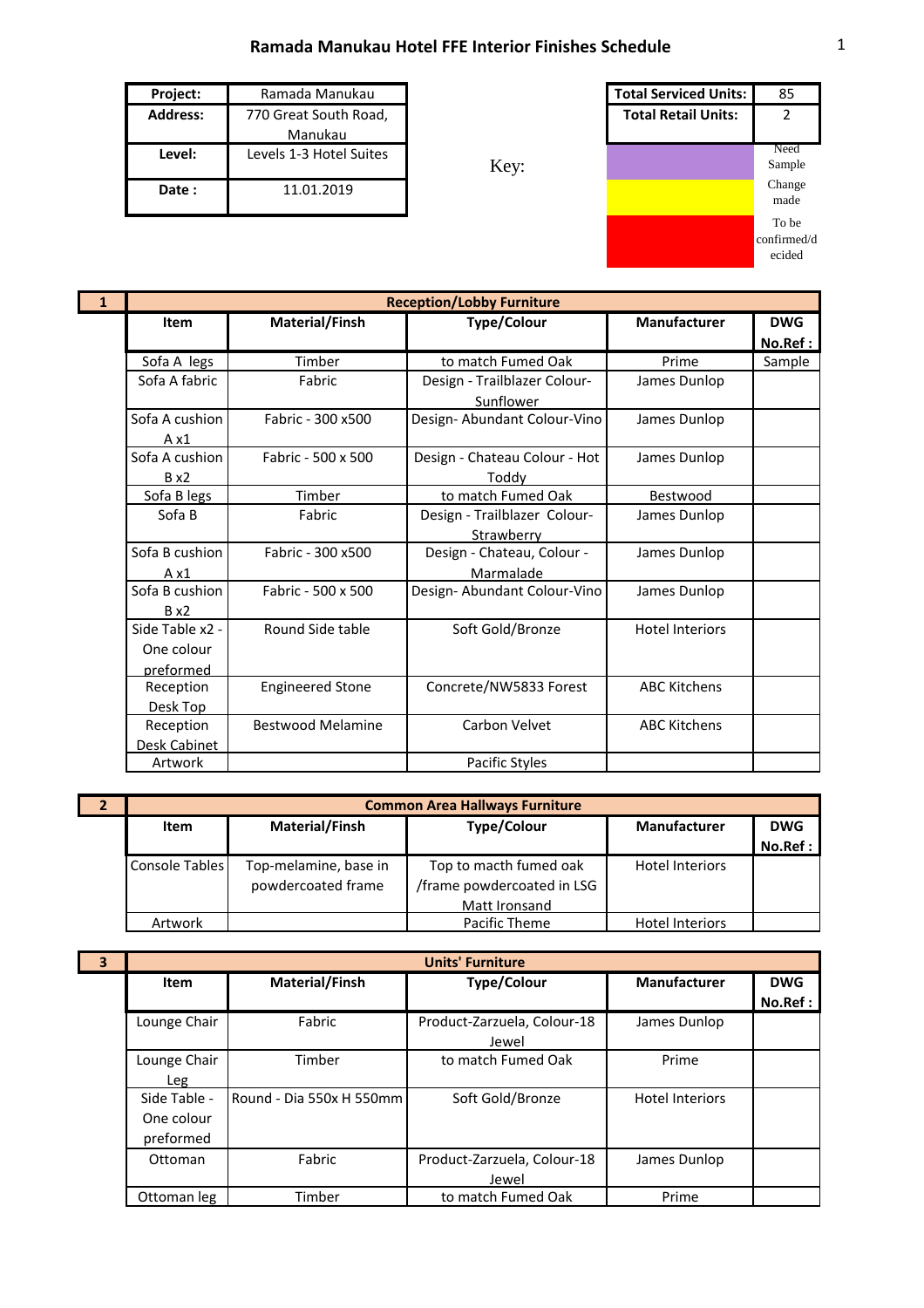## **Ramada Manukau Hotel FFE Interior Finishes Schedule** 2

|                | Side Table x1<br>Slide over C-table              |                         | <b>LSG Matt ironsand</b>                   | <b>Hotel Interiors</b> |            |
|----------------|--------------------------------------------------|-------------------------|--------------------------------------------|------------------------|------------|
|                | Side Table Top                                   | Top diameter 500x H     | to match Fumed Oak                         | <b>Hotel Interiors</b> |            |
|                | x1                                               | 540mm                   |                                            |                        |            |
|                | Sofa Size                                        |                         |                                            | <b>Hotel Interiors</b> |            |
|                | Sofa Fabric                                      | Fabric                  | Design-Warrior Colour-Cerise               | James Dunlop           |            |
|                | Sofa Leg                                         | Timber                  | to match Fumed Oak                         | Prime                  |            |
|                | Sofa Cushions                                    | 350 x 500 Fabric        | Design-Posh, Colour - Golden               | James Dunlop           |            |
|                | x2                                               |                         |                                            |                        |            |
|                | Lounge Chair                                     | Fabric                  | Product-Zarzuela, Colour - 18<br>Jewel     | James Dunlop           |            |
|                | Lounge Chair<br>Leg                              | Timber                  | to match Fumed Oak                         | Prime                  |            |
|                | Coffee Table<br>Legs                             |                         | LSG Matt ironsand                          | <b>Hotel Interiors</b> |            |
|                | Coffee table<br>Top                              |                         | to match Fumed Oak                         | <b>Hotel Interiors</b> |            |
| $\overline{4}$ |                                                  |                         | <b>All Unit Dining Furniture</b>           |                        |            |
|                | Dining Table<br>Top                              | Melamine                | to match Fumed Oak                         | <b>Hotel Interiors</b> |            |
|                | <b>Dining Table</b><br>legs                      | Powdercoated            | <b>LSG Matt ironsand</b>                   | Dulux                  | Sample     |
|                | <b>Dining Chairs</b><br>x2                       |                         |                                            | <b>Hotel Interiors</b> |            |
|                | Dining Chair<br>Fabric                           | Fabric                  | Design-Soprano, Colour Carat               | James Dunlop           |            |
|                | Dining chair<br>legs                             | Powdercoated            | <b>LSG Matt ironsand</b>                   | Dulux                  | Sample     |
| 5              |                                                  |                         | <b>All Units' "Bedroom" Furniture</b>      |                        |            |
|                | Item                                             | Material/Finsh          | <b>Type/Colour</b>                         | <b>Manufacturer</b>    | <b>DWG</b> |
|                |                                                  |                         |                                            |                        | No.Ref:    |
|                | <b>Bed</b><br>Headboard                          | <b>PVC</b>              | Design-Scene Colour -Nut                   | James Dunlop           |            |
|                | Bed<br>Cushionsx2<br>500x500                     | Fabric                  | Design - Caruso, Colour-19<br>Imperial     | James Dunlop           |            |
|                | <b>Bed Runner</b>                                | Fabric                  | Design-Seasonal, Colour-41<br><b>Brick</b> | James Dunlop           |            |
|                | <b>Bedside Table</b><br>x2Cabinet with<br>drawer | Melamine                | to match Fumed Oak                         | <b>Hotel Interiors</b> |            |
|                | Artwork                                          |                         | 599AS Frame                                | <b>Hotel Interiors</b> |            |
|                | Drapes (in<br>front of<br>Sheers)                | Fabric - Inverted Pleat | Design: Custom Velvet Colour:<br>Latte 01  | James Dunlop           |            |
|                | Shears (against<br>Window)                       | Fabric                  | Design-Jubilee, Colour-Linen               | James Dunlop           |            |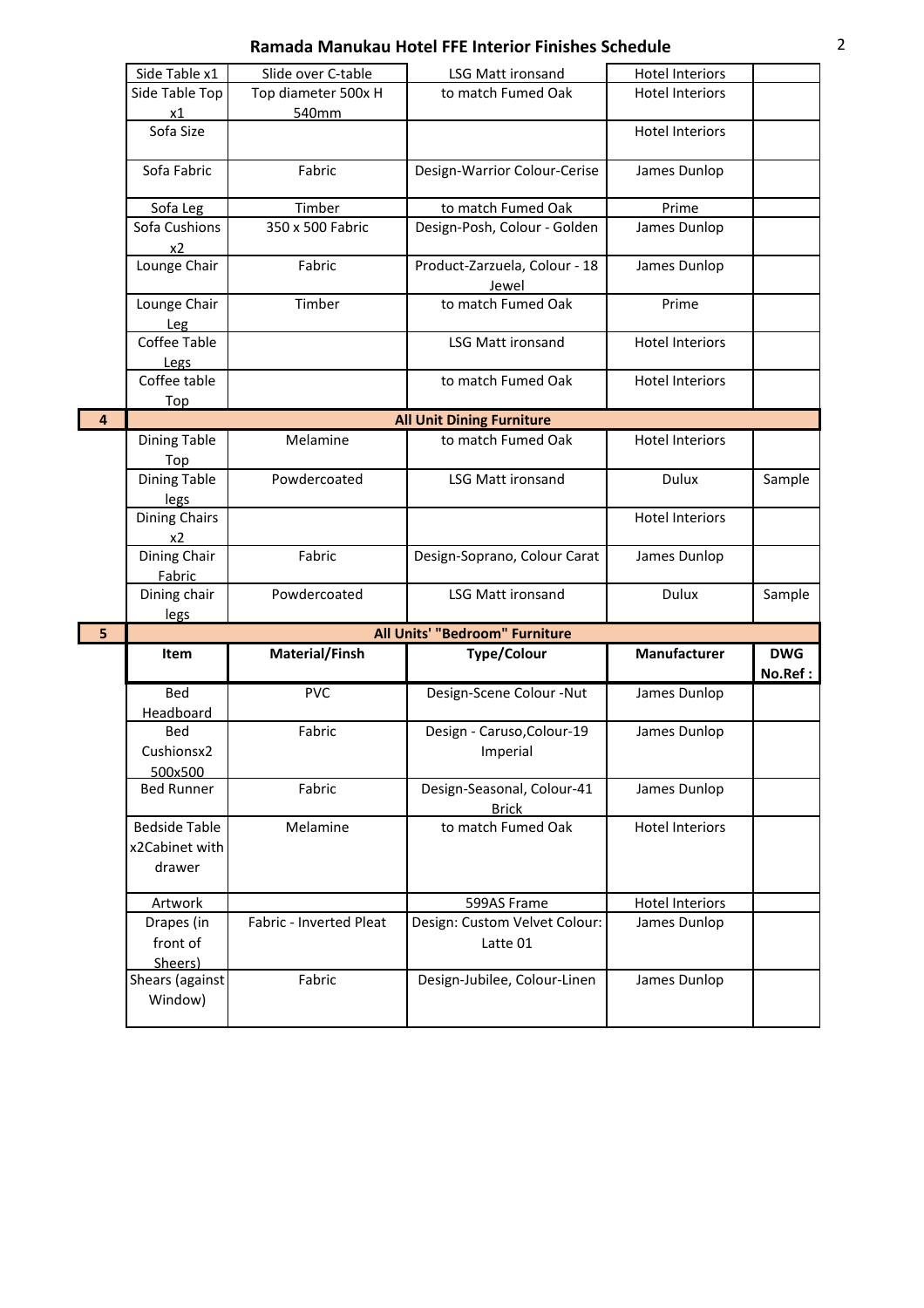## **Ramada Manukau Residential Apartments FFE Interior Finishes Schedule** 3

| Project:        | Ramada Manukau                    |      | <b>Total Apartment Units:</b> |             |
|-----------------|-----------------------------------|------|-------------------------------|-------------|
| <b>Address:</b> | 770 Great South Road, Manukau     |      |                               |             |
| Level:          | Levels 3-8 Residential Apartments | Key: |                               | Need Sample |
| Date:           | 10/04/2019                        |      |                               | Change made |



| Common Area Hallways |                       |               |              |                       |  |
|----------------------|-----------------------|---------------|--------------|-----------------------|--|
| <b>Item</b>          | <b>Material/Finsh</b> | Type/Colour   | Manufacturer | <b>DWG</b><br>No.Ref. |  |
| Artwork              |                       | Pacific Theme |              |                       |  |
| <b>Mirrors</b>       |                       | Timber Frame  |              |                       |  |

|                         | <b>Residential Unit Lounge Furniture</b> |                                                                       |                        |                |
|-------------------------|------------------------------------------|-----------------------------------------------------------------------|------------------------|----------------|
| <b>Item</b>             | <b>Material/Finsh</b>                    | <b>Type/Colour</b>                                                    | <b>Manufacturer</b>    | DWG<br>No.Ref: |
| Sofa Size               | 1600x900 mm, no deep button, split       |                                                                       |                        |                |
|                         | seat cushion                             |                                                                       | <b>Hotel Interiors</b> |                |
| Sofa Fabric             | Fabric Fibreguard                        | Design-Octavia Colour-                                                |                        |                |
|                         |                                          | Celadon                                                               | James Dunlop           |                |
| Sofa Leg                | Stained to match                         | Fumed Oak Velvet                                                      | Dulux                  |                |
| Sofa Cushions x2        | 500x350 Fabric                           | Design-Meld, Colour-                                                  |                        |                |
|                         |                                          | Gold                                                                  | James Dunlop           |                |
| Lounge Chair            | 705w x 810d x 760h                       |                                                                       |                        |                |
| Lounge Chair fabric     | Fabric                                   | Design-Emoticon,                                                      |                        |                |
|                         |                                          | Colour-Liquorice                                                      | James Dunlop           |                |
| Lounge Chair frame      | Finish                                   | Fumed Oak Velvet                                                      | <b>Hotel Interiors</b> |                |
| Lamp                    |                                          | Solid Teak frame with                                                 |                        |                |
|                         |                                          | <b>Rattan Back</b>                                                    | <b>Hotel Interiors</b> |                |
| Coffee Table<br>Artwork | 550x438x537                              | <b>LSG Matt ironsand</b><br>Powdercoat base &<br>Fumed Oak Velvet top | <b>Hotel Interiors</b> |                |
|                         |                                          |                                                                       | <b>Hotel Interiors</b> |                |
| Mirror                  |                                          | To Match Ironsand                                                     | <b>Hotel Interiors</b> |                |
| Entertainment Unit      |                                          | To match Coronet                                                      |                        |                |
|                         |                                          | Beech. Frame to match                                                 |                        |                |
|                         |                                          | Ironsand                                                              | <b>Hotel Interiors</b> |                |
| <b>Outdoor Setting</b>  |                                          | Dark Grey PVC rattan                                                  |                        |                |
|                         |                                          | with dark charcoal                                                    |                        |                |
|                         |                                          | colour. Metal leg to                                                  |                        |                |
|                         |                                          | match Fumed Oak                                                       | <b>Hotel Interiors</b> |                |

| <b>Residential Unit Dining Furniture</b> |                           |                         |                        |  |
|------------------------------------------|---------------------------|-------------------------|------------------------|--|
| Dining Table                             | Melamine                  | <b>Fumed Oak Velvet</b> |                        |  |
|                                          |                           | finish on LSG Matt      |                        |  |
|                                          |                           | ironsand Powdercoat     | <b>Hotel Interiors</b> |  |
| Dining Table legs                        | Powdercoated              | LSG Matt ironsand       | Dulux                  |  |
| Dining Chairs x2                         |                           |                         | Titan                  |  |
| Dining Chair Fabric                      | Fabric                    | Design-Alani, Colour-   |                        |  |
|                                          |                           | Amber                   | James Dunlop           |  |
| Dining chair legs                        | Powdercoated              | LSG Matt ironsand       | Dulux                  |  |
| Mirror                                   | Sunburst Mirror Dia 850mm |                         | Furnz                  |  |
|                                          |                           |                         |                        |  |

| <b>Residential Bedroom Furniture</b> |                |                              |              |                       |
|--------------------------------------|----------------|------------------------------|--------------|-----------------------|
| <b>Item</b>                          | Material/Finsh | <b>Type/Colour</b>           | Manufacturer | <b>DWG</b><br>No.Ref: |
| Bed Headboard                        | <b>PVC</b>     | Design-Scene Colour -<br>Nut | James Dunlop |                       |